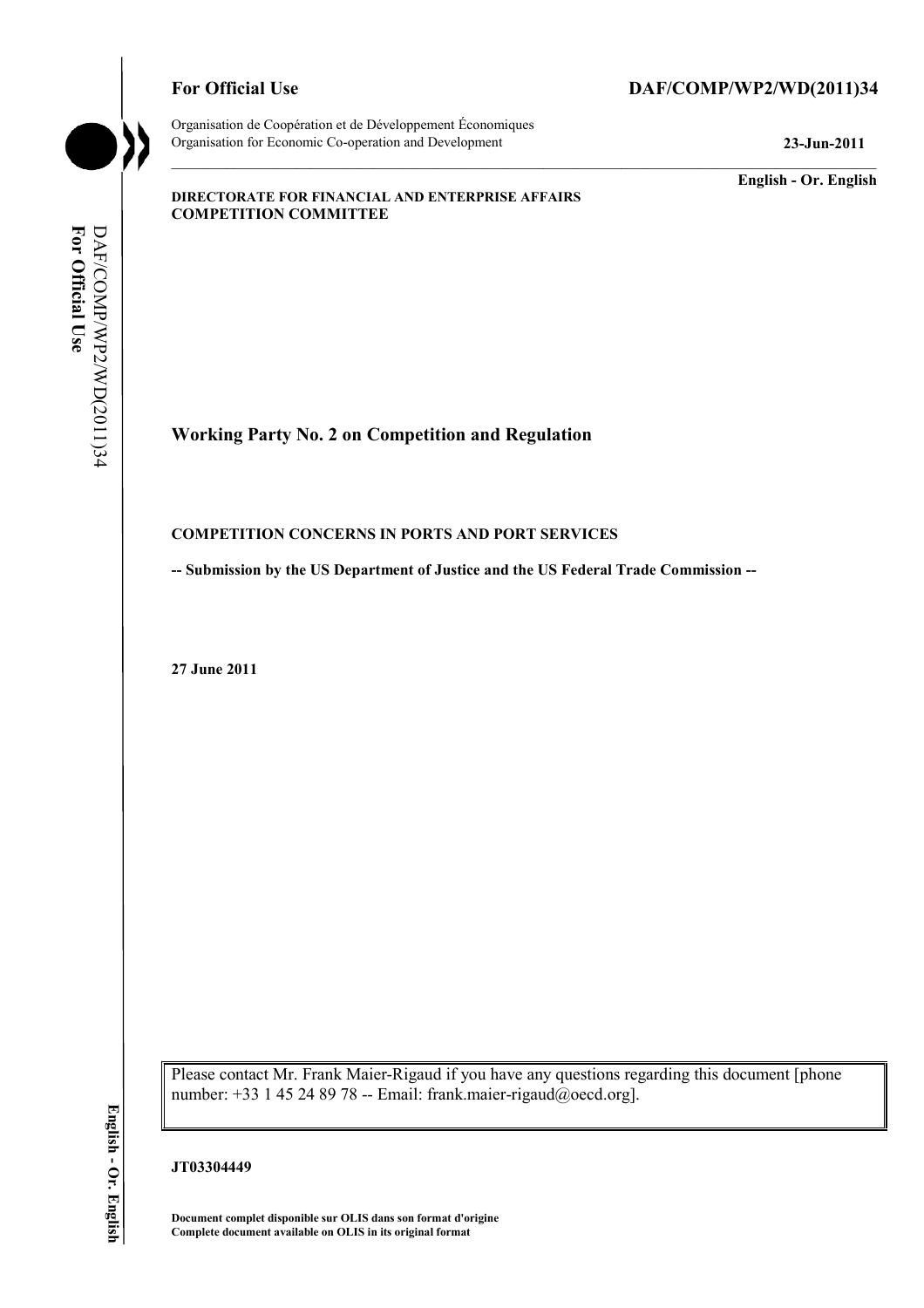## **1. Introduction**

1. This submission begins in Part 2 with a description of U.S. ports, their ownership and management structure, and some ongoing developments in this sector. Part 3 outlines general competition concerns that affect infrastructure markets such as ports, and discusses the application of competition and economic principles in the analysis of operational and restructuring issues related to ports. Part 4 summarizes the statutory federal antitrust exemption for marine terminal operators and the role of the Federal Maritime Commission in regulating U.S. ports.

## **2. The U.S. Ports System**

2. America's ports play an important role in handling merchandise trade moving to and from other ports around the world. Each year, these ports handle exports produced at U.S. factories and farms and imports of goods such as automobiles, machinery, electronics, apparel, shoes, toys, and food. American households depend on the nation's container seaports for everyday items, and American businesses depend on these seaports for facilitating the exchange of merchandise with trading partners around the world.<sup>1</sup>

3. There are 183 commercial deep draft ports in the U.S., dispersed along the Atlantic, Gulf of Mexico, Pacific, and Great Lakes coasts. Included in that number are the seaports of Alaska, Guam, Hawaii, Puerto Rico, Saipan, and the U.S. Virgin Islands. These ports are geo-economic entities, with a precise geographic location and fixed capital assets. They have diverse management structures, ranging from large landlord ports composed of multiple terminals operated by competing Marine Terminal Operators (MTOs) to small privately-owned ports.

4. There is no single national port regulatory authority in the U.S. Instead, regulatory authority is distributed throughout all three levels of government: federal, state, and local.

 Coast Guard and the U.S. Army Corps of Engineers. But federal jurisdiction over harbors stops at the authority charter. Certain port activities are subject to federal law and jurisdiction, particularly those 5. The U.S. Constitution grants the federal government exclusive jurisdiction over the navigable waters of the U.S., including its deep draft channels and harbors – authority delegated primarily to the water's edge. "Port authorities" in the U.S. are instrumentalities of state or local government established by enactment or grants of authority by state legislatures. Neither Congress nor any federal agency has the power to appoint or dismiss port commissioners or staff members, or to amend, alter, or repeal a port pertaining to foreign and interstate commerce.

6. The term "port authority" is not restricted to autonomous or semi-autonomous, self-sustaining public bodies. In fact, some port authorities are subject to certain state controls; many more are integral administrative divisions of state, county or municipal government.

7. There are also numerous commercial ports and terminals where no "port authority" exists – ports in which facilities are all privately owned and that frequently serve as bulk shipping facilities adjacent to a large industrial enterprise, such as an iron ore company or an electrical utility. There are also privatelyowned and -operated ports that provide public services that are in most ways similar to those offered by public seaport terminals. Examples include the Port of Searsport, Maine, which is owned by the Bangor & Aroostook Railroad; and Benicia, California, where the port is owned by a private shareholder-owned corporation, Benicia Port Holdings. Some port authorities own facilities in two or more ports. The South Carolina State Ports Authority, for example, owns and operates marine terminal facilities in the ports of

 $\frac{1}{1}$ 

U.S. Department of Transportation, Maritime Administration.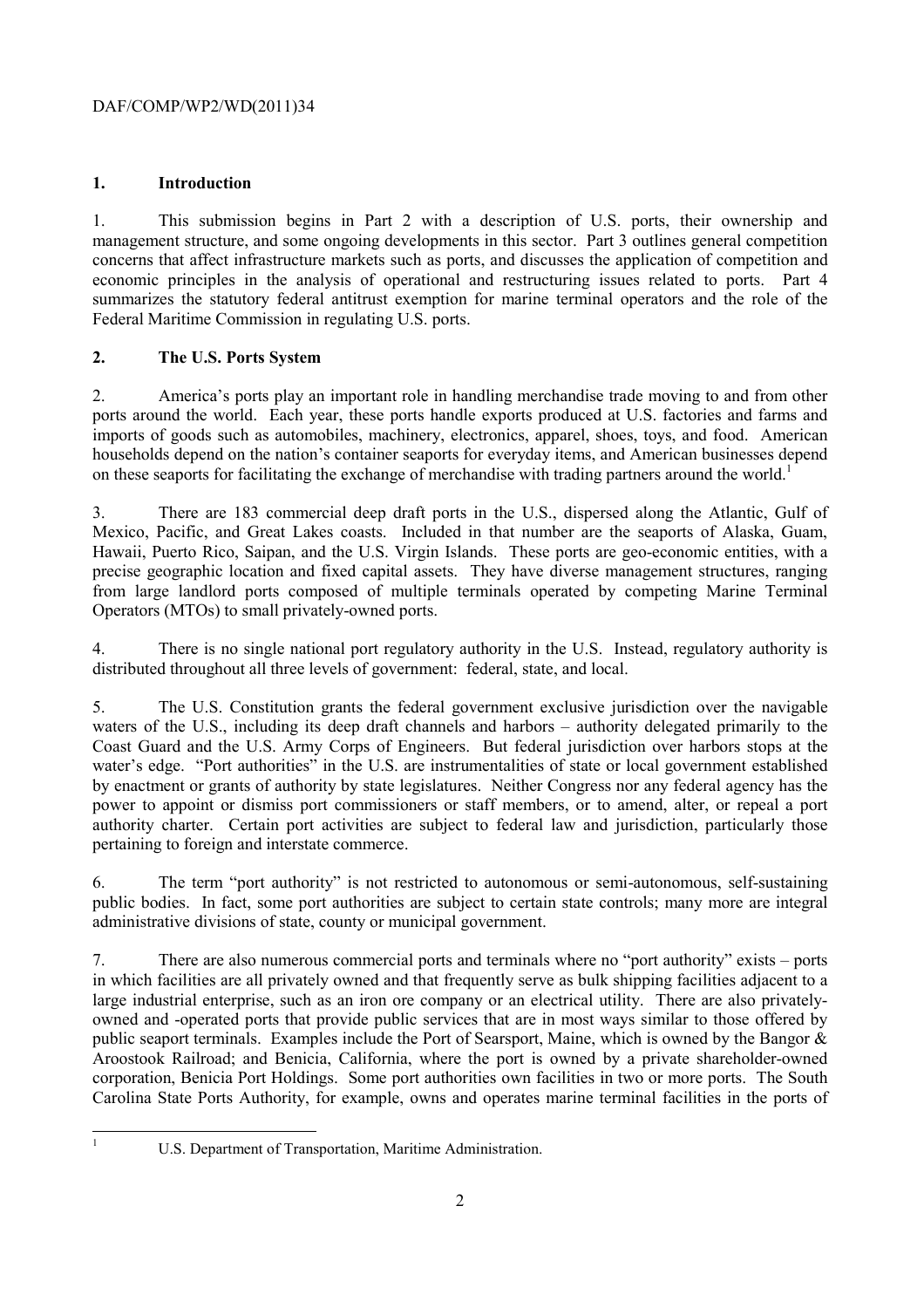Charleston, Georgetown, and Port Royal, South Carolina, which are located across 100 miles of the Atlantic coast. The basic distinction is that a "port" is a geo-economic entity whereas a "port authority" is a government entity.

 general cargo handling costs at ports. The advent of containerization facilitated a shift in how and where 8. Technological innovations over the past half-century have led to a decrease in cargo handling costs at many container ports. Of those innovations, containerization has led to the largest reductions in general cargo products are shipped, and in response to those changes, billions of dollars have been spent by container lines on new ships, by ports on their intermodal infrastructure, and by marine terminal operators on berths and equipment.

 equivalent unit (TEU) intermodal container, and this standardization has allowed ports and liner companies 9. In container liner trades, cargo units have been standardized along the lines of the twenty-foot to invest in mechanized systems and equipment to automate the cargo transport process and raise productivity.<sup>2</sup> By automating the process, containership operators have been able to speed the loading and unloading of vessels, increasing the amount of time a vessel is at sea rather than in port, and allowing the vessel operator to benefit from increasing economies of scale.

## **3. Identifying Competition Issues in the Ports Sector3**

10. Ports, like other infrastructure sectors, are often characterized by capital stocks of sufficiently high fixed and sunk costs that their economies of scale are not exhausted at existing and forecast levels of demand, rendering duplication of facilities potentially costly and inefficient. Economists and other experts have responded to this issue with three broad categories of solutions:

 opened up to competition; that is, continue some sort of regulation of the natural monopoly • Separate the "natural monopoly" portions of a sector from those activities that may be efficiently portions – for example, the price of access – while allowing competition to replace regulation for the remaining activities. The paradigmatic example of this strategy was the 1982 breakup of AT&T as the result of an antitrust suit brought by the U.S. Department of Justice,<sup>4</sup> but there are many other examples worldwide in many other sectors, such as railways.<sup>5</sup> An important detail is whether the "separation" is to be complete or would only require increased transparency of operations within an enterprise that remains vertically integrated.6

 $\overline{c}$ <sup>2</sup> Stopford, Martin. *Maritime Economics: 3<sup>rd</sup> Edition*. Routledge: New York (2009), 508.

<sup>3</sup> See generally Russell Pittman, *Competition Issues in Restructuring Ports and Railways, Including Brief Considertation of these Sectors in India*, EAG 09-6 (November 2009), available at http://www.justice.gov/atr/public/eag/251856.pdf. The discussion in this part focuses on port/terminal commercial relationships with cargo owners, and not on other types of users such as steamship lines, stevedoring companies, etc.

<sup>&</sup>lt;sup>4</sup> Brennan, Timothy J., "Why Regulated Firms Should Be Kept Out of Unregulated Markets," Antitrust Bulletin 32 (1987), 741-793.

 MIT Press, 1999. 5 Newbery, David M., Privatization, Restructuring, and Regulation of Network Utilities, Cambridge, MA:

 OECD Recommendation of the Council Concerning Structural Separation In Regulated Industries, 6 Pittman, Russell, "Vertical Restructuring (or Not) of the Infrastructure Sectors of Transition Economies," *Journal of Industry, Competition and Trade* 3 (2003), 5-26. On structural separation more broadly, see *available at* http://www.oecd.org/dataoecd/24/49/25315195.pdf.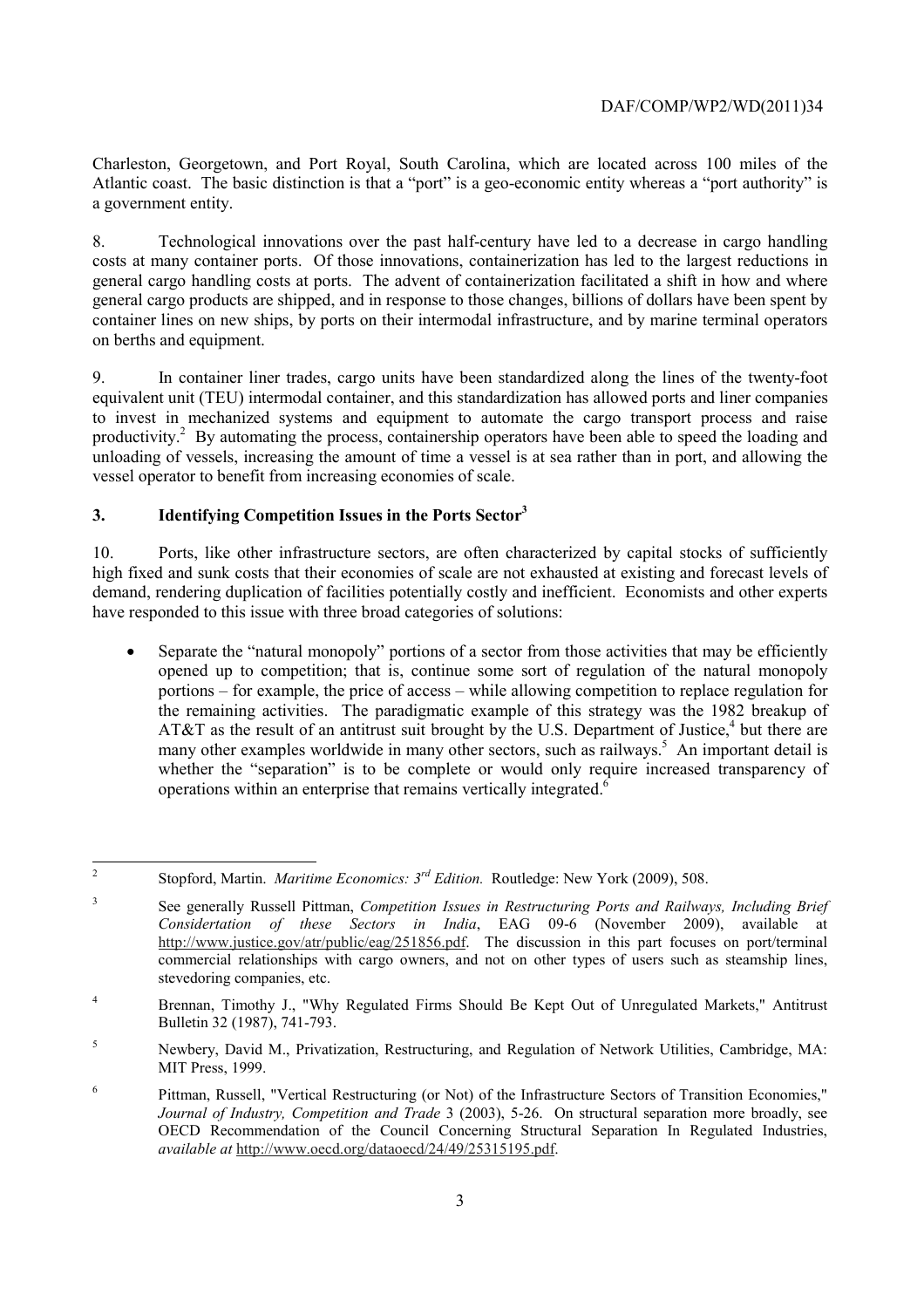- Seek innovative ways to create competition among vertically integrated providers, where the economies of scale in the capital stock either have been reduced by technical change (telecoms) or persist in some aspects of scale but not others (railways). In railways, where economies of system size are typically exhausted before economies of density, $\frac{7}{7}$  most of the countries in the Americas have chosen to rely upon competition among integrated providers competing at common points rather than seeking vertical restructuring and access by competing train operating companies to a common track.<sup>8</sup>
- Finally, and alternatively, renew strenuous attempts to achieve efficient operations within the traditional context of government ownership or government regulation. The literature on "incentive regulation" has constituted a spirited attempt to correct some of the well documented flaws of older systems of regulation without jettisoning regulation altogether.<sup>9</sup>

11. Increasingly, experts have recognized that competition may take unexpected forms. Railways face competition from motor or water carriers for many commodities. Cable television providers are increasingly offering telecommunications services, as are internet service providers; correspondingly, telecommunications services providers have begun offering cable television services. In the case of ports, it may be inefficient and unnecessary to create additional competition among terminals *within a single port*  if there is competition *among ports*.

# *3.1. Competition in a Systems Context*

12. Seaports are one component of a vertical chain that carries a product from producer to customer. This chain may include inland transport from producer to port, the multiple port services themselves, water transport, port services at the destination port, and inland transport to the final customer – as well as intermediate terminals at various stages for freight consolidation, plus agents offering to arrange particular steps, such as freight forwarders and third party logistics providers. Together these components constitute a system.

13. Competition analysis begins with market definition and analysis of the choices faced by both goods producers and goods customers. In defining the relevant market for a particular port, the issue on the producer side is whether that port has market power vis-à-vis that producer: is the producer forced to pay what the port charges if the producer is to sell its product, or does the producer enjoy other, economic alternatives? Such alternatives might be other ports, but they might also be other types of customers for the goods produced.

# *3.2. Market Definition on the Goods Producer Side*

 14. In the case of iron ore, for example, an important commodity for ports, a miner and processor of iron ore who wishes to export its product may be economically "captive" to one port, or may have several other ports among which to choose, depending upon his location, upon the internal transport options potentially serving alternative ports, upon the terminal facilities available at these alternative ports

 $\overline{z}$  $7$  Savignat, M.G., and C. Nash, "The Case for Rail Reform in Europe – Evidence from Studies of Production Characteristics of the Rail Industry," International Journal of Transport Economics 26 (1999), 201-217.

<sup>8</sup> Pittman, Russell, "Options for Restructuring the State-Owned Monopoly Railway," in Scott Dennis and Wayne Talley, eds., Railroad Economics (Research in Transportation Economics, v. 20), Boston: Elsevier, 2007.

<sup>&</sup>lt;sup>9</sup> Laffont, Jean-Jacques, and Jean Tirole, Competition in Telecommunications, Cambridge, MA: MIT Press, 2000.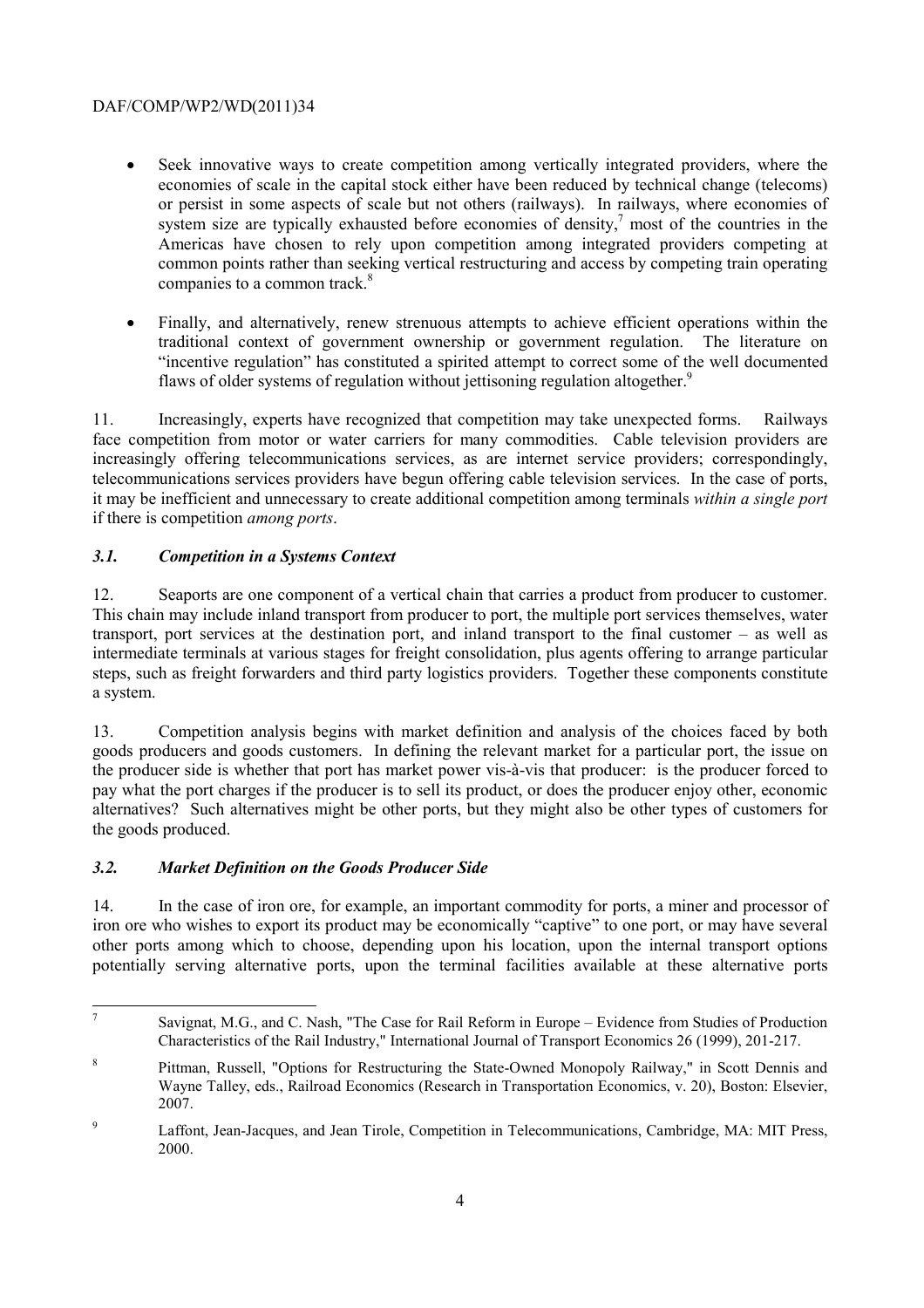(including whether he owns one such terminal himself), and upon the ability of alternative ports to serve as intermediaries to its ultimate customers – for example, the steel producers of another country. There may also be other economic options, such as other customers. For instance, there may be steel producers within his country or within a neighboring country that are economically reached by land transport who would pay a price for iron ore comparable to the (net) price received from those at the end of the sea voyage.

15. These possibilities are examined for important producers in the hinterland of the port to determine whether the particular port constitutes a market from their standpoint and whether a terminal owner would be able to exercise market power within the port. If a particular port is not a market from a competition standpoint, there is no concern about one firm controlling a large share of the traffic passing through that port. Returning to the systems context, if the iron ore producer can substitute economically between one vertical transport chain (system) that uses terminals in port X and another that uses terminals in port Y, then the question of competition at the level of individual terminals within a single port loses much of its importance.

16. One useful source of information for market definition may be "natural experiments." For example, one study found that

*In the summer of 1997, the Union Pacific (UP) railroad … experienced a severe shortage of intermodal rail cars and locomotives in the [Southern California] region. This equipment shortage and the resulting backlog of containers for departure from the Ports of Los Angeles and Long Beach reached such a critical level that UP took the unprecedented step of chartering an APL ship – to transport containers from these ports, through the Panama Canal, destined for the Port of Savannah.*<sup>1</sup>

[California], Manzanillo [Mexico], and other ports...."<sup>11</sup> 17. Similarly, another study found that when congestion in the ports of Los Angeles and Long Beach threatened to delay the delivery of imports to large US retailers as the Christmas season of 2004 approached, "some diverted their cargo to other West Coast ports or to all-water routes [i.e., through the Panama Canal]. From July through mid-November 2004, over a hundred ships were diverted to Oakland

 a particular port, or for producers of different commodities seeking to ship from the port, may yield 18. A market definition exercise for different producers of the same commodity seeking to ship from different answers regarding the scope of the relevant market. For example, containers may travel to the port as easily by motor carrier as by rail carrier, so in a region better served by roads than by rail, a producer using containers may enjoy more economic options – a broader relevant market – than a producer of a bulk good like iron ore that typically travels by rail. A terminal owner may be able to discriminate across different producers, exercising market power to "captive" shippers and offering competitive prices to those with more options. Thus the presence of some users of a particular port with multiple port options may offer little or no protection from monopoly abuses affecting other users who lack such options.<sup>12</sup>

 $10$ <sup>10</sup> Talley, Wayne K., Port Economics, London: Routledge, 2009.

 $11\,$ 11 Bonacich, Edna, and Jake B. Wilson, Getting the Goods: Ports, Labor, and the Logistics Revolution, Ithaca: Cornell University Press, 2008.

<sup>12</sup> ABA Section of Antitrust Law, *Market Definition in Antitrust: Theory and Case Studies*, Chicago: American Bar Association (2010).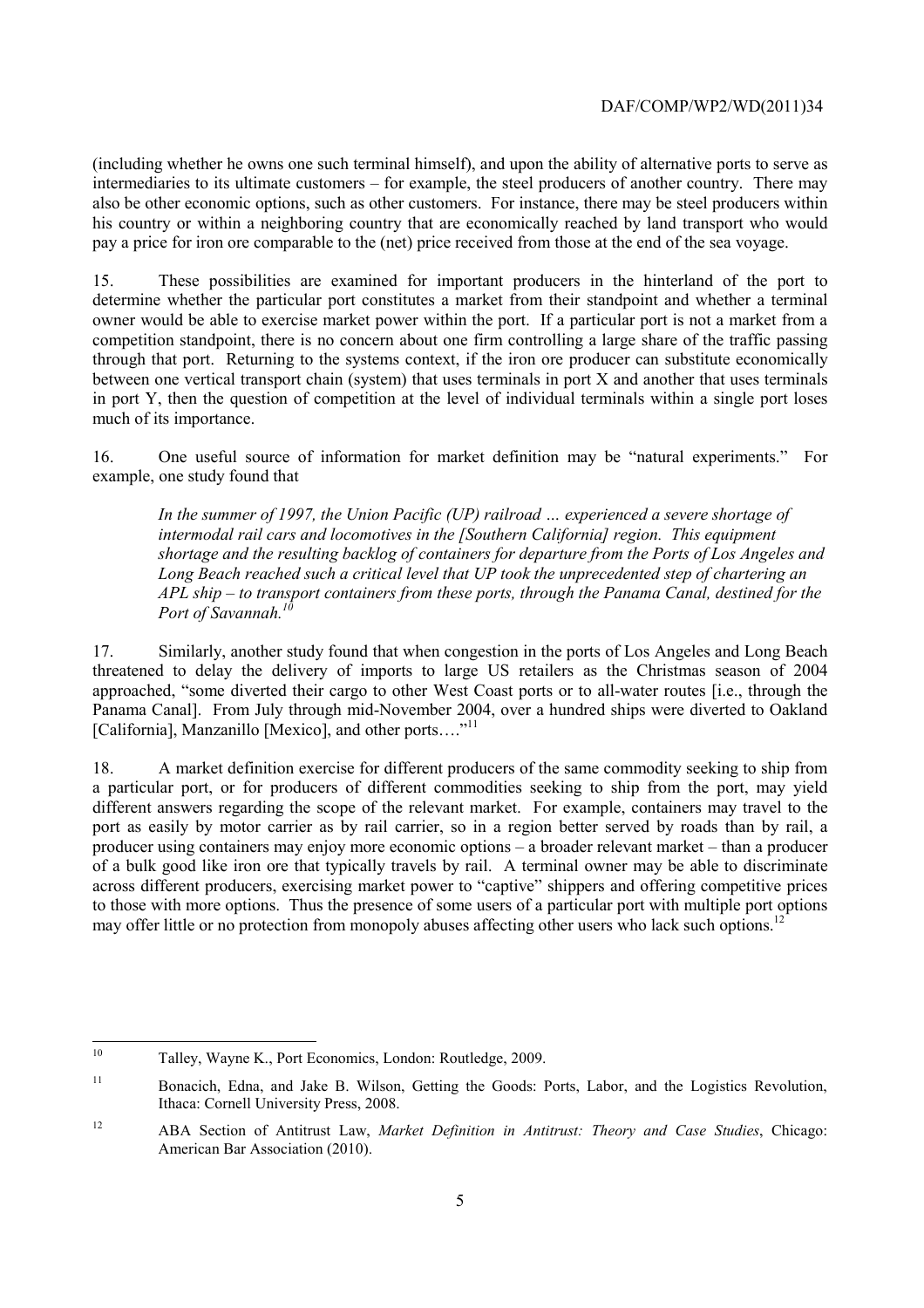## *3.3. Market Definition on the Goods Buyer/Customer Side*

 from domestic or other international producers? Market power and potential abuse by a port or group of 19. This market definition exercise for a port is then performed from the standpoint of the buyer/receiver of goods, with the same corresponding questions and issues raised. A steel mill receiving iron ore shipped via bulk freighter, a grain processor receiving wheat carried by bulk container, a large retailer receiving consumer goods carried by container – each of these may have very different sets of economic alternatives to a particular port, but in each case the same group of questions is asked: If the port charges monopoly prices, can the sender reach the receiver economically via another port? If a single port or a group of ports charges monopoly prices, can the receiver obtain the same goods via land transport, ports vis-à-vis a single important receiver will not likely be tempered by the presence of other receivers who have more options (i.e., whose relevant supply markets are broader).

#### *3.4. Intraport and Interport Competition*

20. An important consideration in defining the relevant market is whether there is *intraport*  competition – competition among different terminal operators within the port – or whether *interport*  competition is sufficient to protect goods producers and buyers from anticompetitive behavior by the port in question.<sup>13</sup>

 iron ore or petroleum or grain or manufactured goods carried in containers, the port is the only economic 21. If all significant customers enjoy economic alternatives for their outputs, whether other ports or other kinds of options – which is another way of saying, if the port is not an economic market from the standpoint of any significant customer – then no single terminal owner can have market power in that port alone, and the terminals of the port may be placed under the control of a single private owner with no risk of monopoly abuses to follow. However, if this is not the case – if for certain exporters or importers of alternative – then the port constitutes an economic market, and restructurers may want to seek to create intraport competition: different terminals within the port offering the same services competing for the business of carriers serving importers and exporters.

 from the standpoint of significant customers, the structure of that market becomes relevant. The issue is 22. Similarly, if, rather than a single port, it is a group of ports that constitutes an economic market whether one firm may end up controlling sufficient terminal capacity for particular commodities in that group of ports – for example, in one broad area of one coast of a particular country – that it holds a position of market power over senders and receivers of those commodities.

23. Whether the focus of the competitive inquiry is intraport or interport competition, three ongoing international trends should be noted. The first is the continuing worldwide improvement in inland freight transport, tending to gradually increase the ability of users to substitute among ports economically and thus to reduce the focus on intraport as compared with interport competition.<sup>14</sup> The second is the growth – both

 $13$  Phang, Sock-Yong, "Competition Law and the International Transport Sectors," Competition Law Review Talley, Wayne K., Port Economics, London: Routledge, 2009. 13 Notteboom, Theo E., "Consolidation and contestability in the European container handling industry," Maritime Policy & Management 29 (2002), 257-269. De Langen, Peter W., and Athanasios A. Pallis, "Analysis of the Benefits of Intra-Port Competition," International Journal of Transport Economics 33 (2006), 1-17. 5 (2009), 193-213. ABA Section of Antitrust Law, *Market Definition in Antitrust: Theory and Case Studies*, Chicago: American Bar Association (2010).

<sup>&</sup>lt;sup>14</sup> McCalla, Robert J., Brian Slack, and Claude Comtois, "Dealing with globalization at the regional and local level: the case of contemporary containerization," The Canadian Geographer 48 (2004), 473-487.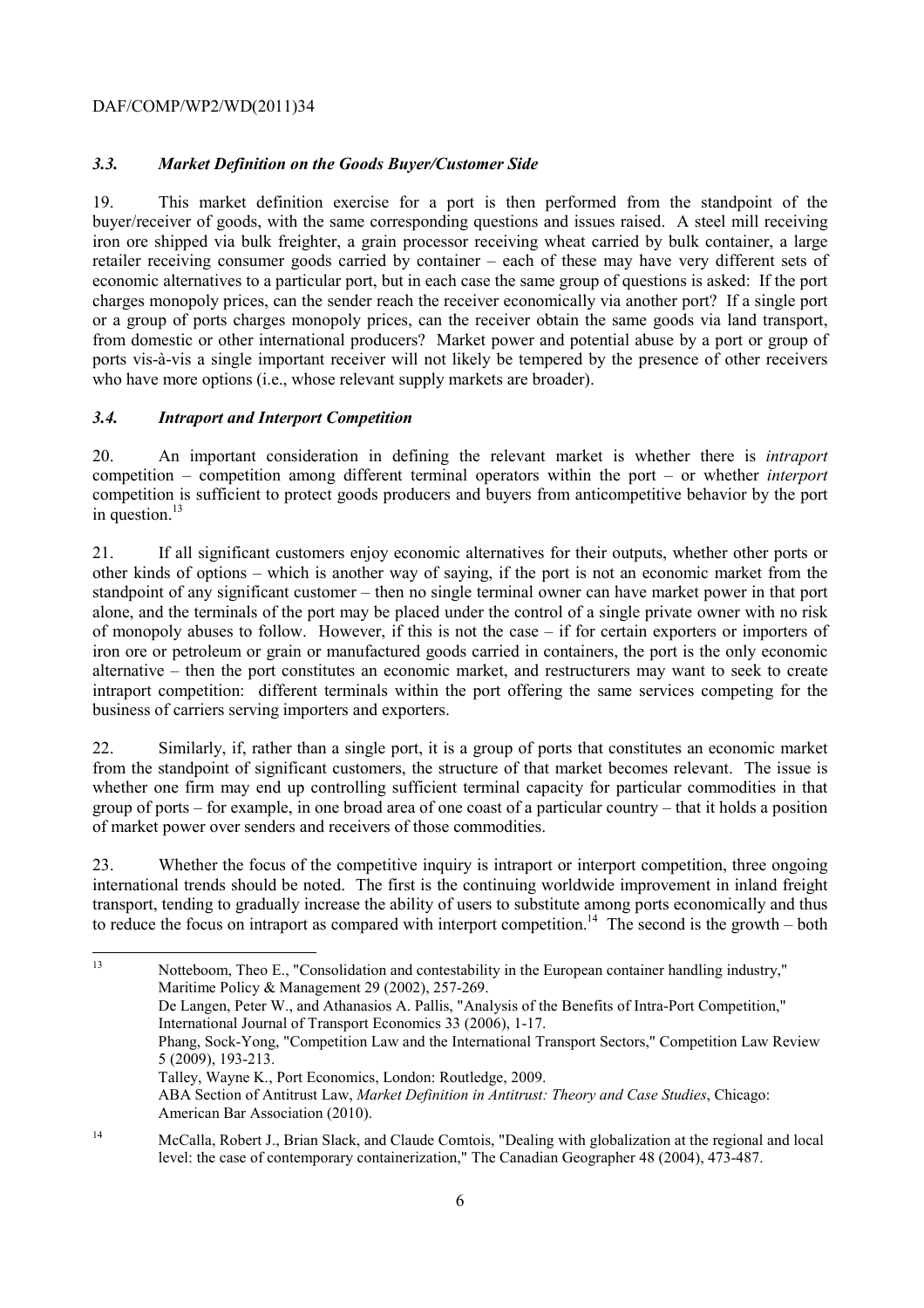internal and through merger – of large multinational terminal operating firms.<sup>15</sup> This is notably a trend regarding container terminals, the fastest growing area of port operations.<sup>16</sup>

24. The third trend is vertical rather than horizontal. Increasingly over the past few years, ocean shipping lines have been – in addition to horizontally integrating – vertically integrating into the ownership and operation of container terminals, while bulk producers of iron ore, coal, and petroleum have been vertically integrating into the ownership and operation of the specialized bulk terminals used for their products.17 In a market with a small number of competitors – frequently the case now regarding container terminals, bulk goods terminals, and ocean shipping lines – could control by one competitor of an important facility such as a port terminal be used anticompetitively, by either denying access to the facility to competitors or allowing access under unfavorable terms?

#### **4. Antitrust Exemption for Ports**

 25. Mergers involving port facilities are subject to the U.S. antitrust laws. The Shipping Act of warehouse, or other terminal facilities in connection with a common carrier.<sup>519</sup> For this reason, the U.S. reduction in transportation service or an unreasonable increase in transportation cost. While the public can 1984,18 however, provides antitrust immunity to certain joint conduct of "marine terminal operators" (MTOs), defined as entities "engaged in the United States in the business of providing wharfage, dock or antitrust agencies have had relatively little enforcement experience in the ports sector. The Federal Maritime Commission (FMC), an independent federal agency responsible for administering the Shipping Act, has jurisdiction over the practices and agreements of MTOs. Agreements between MTOs or between MTOs and common carriers to "discuss, fix, or regulate rates or other conditions of service" or to "engage in exclusive, preferential, or cooperative working arrangements, to the extent the agreement involves ocean transportation in the foreign commerce of the United States," must be filed with the FMC, and 45 days after filing, automatically receive an exemption from the U.S. antitrust laws, unless the FMC successfully convinces a court that the agreement is likely, by a reduction in competition, to result in an unreasonable comment on the effects of a proposed agreement, there is no third party standing to bring suit to enjoin the implementation of a filed agreement.<sup>20</sup>

Notteboom, Theo E., "Consolidation and contestability in the European container handling industry," Maritime Policy & Management 29 (2002), 257-269.

 of Goods," 2009. Cwinya-ai, Robert Ongom, "International (Global) Competition in the Modern Maritime Transport Industry – The Politics of Port Business and Its Influence on Other (Rail, Road) Modes of Transportation

- <sup>15</sup> Talley, Wayne K., Port Economics, London: Routledge, 2009.
- <sup>16</sup> UNCTAD, Review of Maritime Transport 2010, p. 18.

17 Haralambides, Hercules E., Pierre Cariou, and Marco Benacchio, "Costs, Benefits and Pricing of Dedicated Container Terminals," International Journal of Maritime Economics 4 (2002), 21-34. Slack, Brian, and Antoine Frémont, "Transformation of Port Terminal Operations: From the Local to the Global," Transport Reviews 25 (2005), 117-130. Cariou, Pierre, "Liner shipping strategies: an overview," International Journal of Ocean Systems Management 1 (2008), 2-13. De Langen, Peter W., and Athanasios A. Pallis, "Analysis of the Benefits of Intra-Port Competition," International Journal of Transport Economics 33 (2006), 1-17.

 $\frac{19}{9}$  § 40102(14). MTOs which do not serve common carriers have no ability to assert the immunity from the antitrust laws available to those which do serve common carriers under the Shipping Act.

<sup>20</sup> §§ 40301(b), 40307.

-

<sup>18 46</sup> U.S.C. §§ 40101 *et seq.*